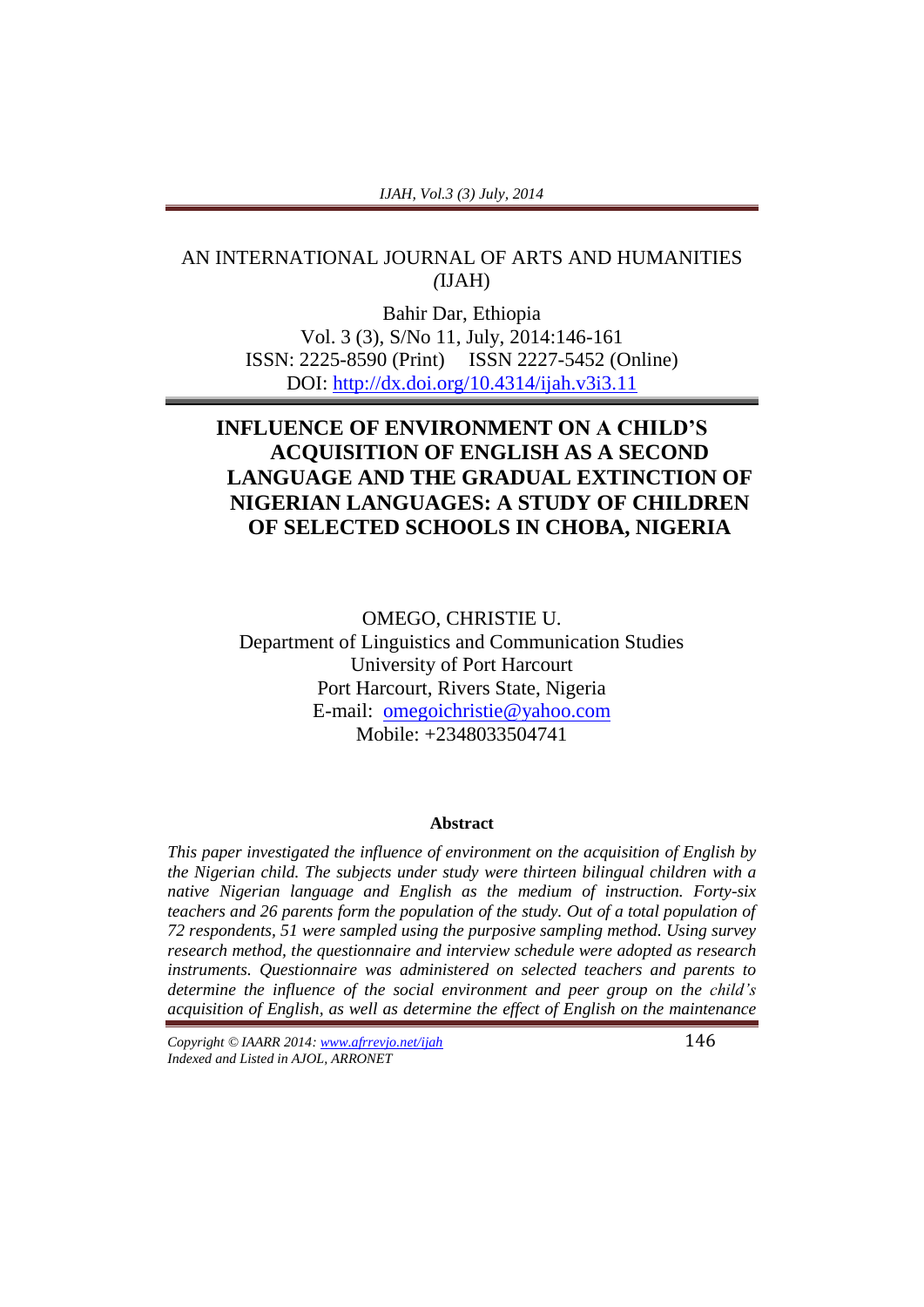*of the child's mother tongue. The method adopted in analyzing the data was simple percentage. The analysis of data collected showed that parents of the children under investigation encourage their children to use English at home alongside their mother tongues, but the children prefer to use English at play because of the multilingual setting in which they find themselves. The result showed that the influence of all these environmental factors is the acquisition of English by the Nigerian child and the gradual extinction of the mother tongue.*

**Key words:** Acquisition, child, environment, first language, second language, influence

### **Introduction**

Language is crucial to human existence and it stands at the centre of human affairs. In fact, it is of fundamental importance as it conveys ideas, desires and emotions of man. The importance of language as a vehicle of human communication has underscored the kind of attention given to its acquisition and development in a child.

Chomsky proposed the best known and accepted theory of language acquisition termed Language Acquisition Device (LAD). Chomsky is of the opinion that a child is not born blank, rather he/she has the linguistic predisposition to acquire the language of his/her community. This linguistic endowment has been described as the language faculty or language acquisition programme. The language faculty provides the child with a set of procedures for developing an internal grammar of his language on the basis of the speech input which he receives from the adult speakers of the language. Chomsky calls this speech input which the child receives – 'the triggering experience'.

A child does not learn the language all at once, as language development is made up of overlapping stages, while language acquisition has its critical period of between ages  $0 - 4$  years. Language development then starts and progresses to the stage of competence. Ndimele (1999) notes that:

> The language faculty endowment is not sufficient to enable a child to speak a language, rather in addition to the innate linguistic endowment, exposure to the linguistic data is crucial to the child to pick up any language", i.e., the child's language acquisition programme will remain ineffective unless there is sufficient exposure to linguistic data in the form of a natural language.

Ndimele's assertion goes a long way to show that language acquisition and development are dependent upon some factors such as the milieu or the type of

*Copyright © IAARR 2014: www.afrrevjo.net/ijah* 147 *Indexed and Listed in AJOL, ARRONET*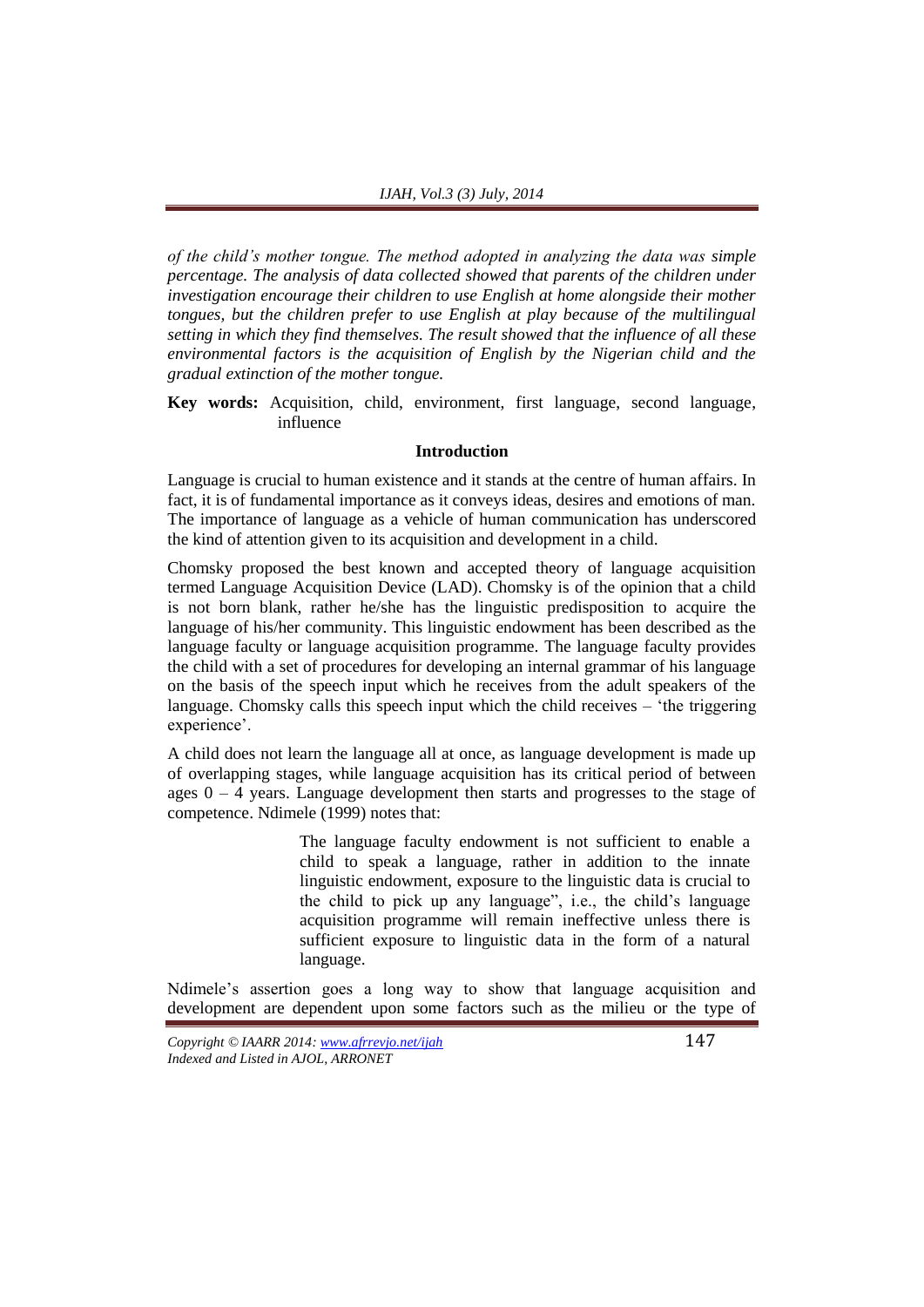#### *IJAH, Vol.3 (3) July, 2014 Influence of Environment on a Child's Acquisition of ESL & Gradual Extinction of Nigerian Languages*

contacts that a child has during his linguistic puberty and that is why this study investigated language acquisition in children born in multilingual environment with a view to determining the influence environment has on a child's second language acquisition and the effect of this acquisition on Nigerian indigenous languages.

Wallwork (1985) reviewed in Okoli (1990) states that home background of the child decides more than anything the quality of his mastery of language, for this is where he/she has experienced it most day in day out, and over the years of infancy and childhood. The linguistic setting of Choba community where this study is based already favours the use of English to bridge the communication gap created by multilingualism, so the parents of a heterogeneous family have no option than to adopt English as a language of communication in the home. This keeps the parents' native languages silent for 'some time', since a dominant language has been chosen for communication. In this case, the child's first language is neither the father's nor the mother's native language. In a bilingual family, a child develops a 'first' language rather than a mother tongue. There are still cases where the child tries to pick some vocabularies from the mother's language, perhaps due to the fact that the mother is always closer to him. The child, at best, becomes a bilingual. This is also another reason for choosing bilingual children for this study.

In 2006, UNESCO predicted that minor African languages will go extinct by the year 2050 (cf. Okwor (2012), Chukwudile (2012)). As Chukwudile (2012, p. 4) notes, one factor that preserves the language of a people is the people being fond of speaking it in the homes, schools, offices, market place, in the media, churches, in traditional ceremonies, in political rallies and other business transactions. If children will be speaking them in 100 years, as Krass (2007) also emphasizes, it will thrive; but it will be endangered if children will probably not be speaking them in 100 years and the language will be moribund if children are not speaking them now. UNESCO's prediction is, thus, an indication that African languages are at risk. If the child's environment does not favour the use of indigenous languages, then parents have a role to play, especially mothers in the child's formative years since the child generally acquires his/her first speech habits from his/her mother. Unfortunately, many parents forbid their children from speaking their mother tongues even at home, yet language as a living organism grows if it is being spoken, but dies if people stop speaking it. Does this imply that UNESCO's prediction will come to pass?

This research was conducted in Choba community. The social background of the people living in Choba community and the presence of the University of Port Harcourt require the use of English as a medium of communication. Therefore, a child born into this kind of environment must of necessity require a second language other than his mother tongue or first language to serve as a lingua franca. English

*Copyright © IAARR 2014: www.afrrevjo.net/ijah* 148 *Indexed and Listed in AJOL, ARRONET*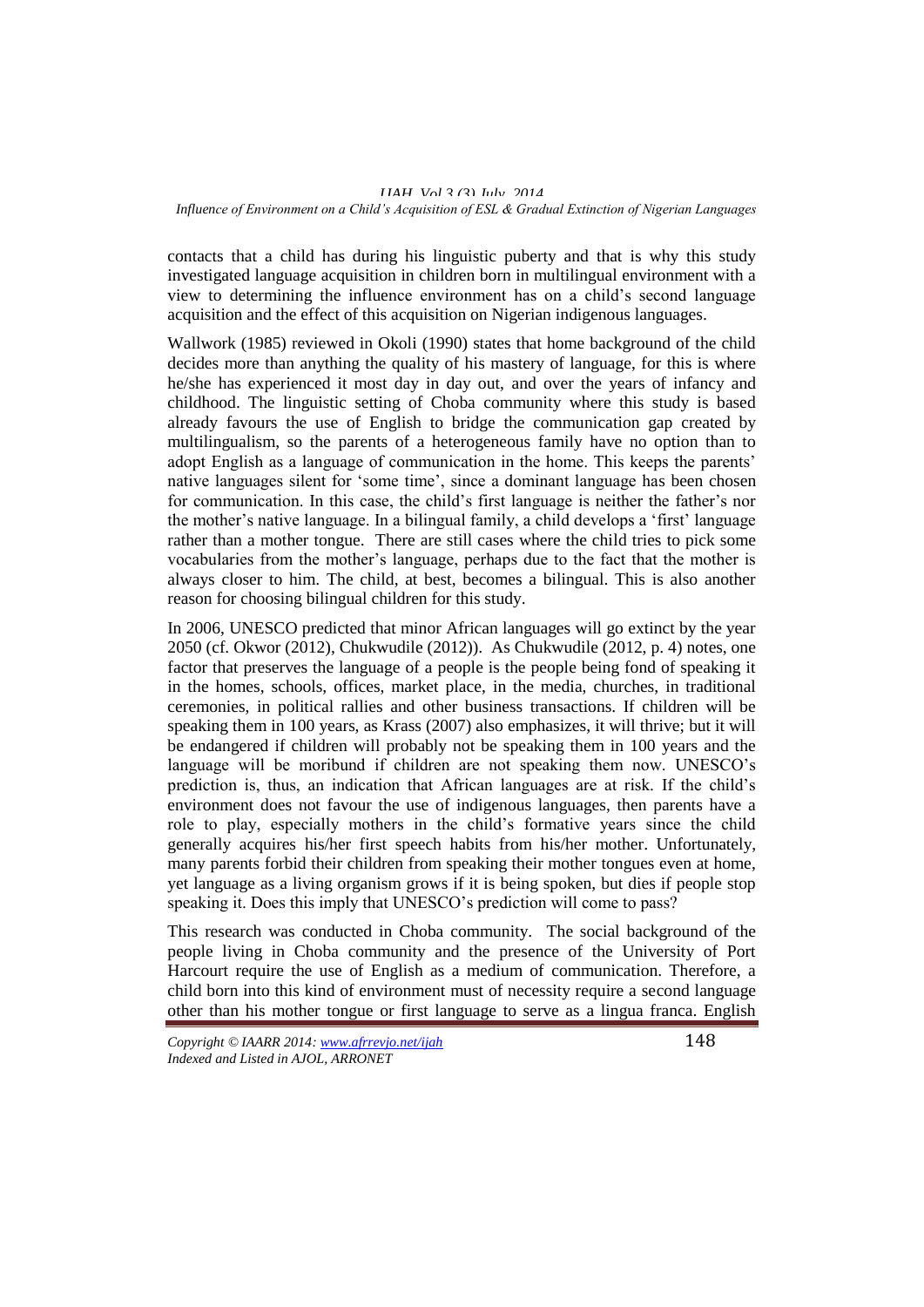which is mostly spoken by the majority of the people in the area tend to serve that function. Ikwere is the language of the people of Choba, but it is not spoken by all the inhabitants, especially the non-indigenes. Igbo is also used extensively in the area. Other languages reflecting different ethnic groups are spoken, but by very few people.

#### **Statement of the Problem**

It is evident that human beings are affected by heredity in the same as way they are affected by environment. Many psychologists are unanimous in their views that the environment in which one finds himself contributes to one's acquisition of language. Language acquisition refers to the gradual development of ability in a language by using it naturally in communication situation. Although the child is naturally endowed with a language faculty that enables him acquire any language, this endowment is, however, not enough for him to attain full competence in language use. The child, as Agbedo (2003,P.74) notes, requires sustained interaction with other language users in order to bring the latent language faculty into operation within a given language. This is why a child can acquire another language (a second language) that is not the mother tongue as a result of his environment.

The problem which necessitated this study stems from the observation that the acquisition of English as a second language by children within the critical period of 0 – 5 years in Nigeria, as a multilingual society, leads to the gradual extinction of our indigenous languages and if this dangerous trend is not checked, it will in the next few years, as UNESCO predicted, start manifesting and the crises will be greater than that of economic and political problems that the country presently faces.

#### **Purpose and Justification of Study**

The main aim of carrying out this research was to investigate the influence of the environment on a child's second language acquisition in a multilingual setting such as Choba, and the gradual erosion of indigenous Nigerian languages as a result of this aquisition. Specifically, the study set out to:

- 1) ascertain the language(s) spoken in the child's environment;
- 2) find out the medium of instruction in the schools the child attends;
- 3) investigate whether environment compels the child to acquire English as a second language, and
- 4) reveal the consequences of a child's acquisition of English as a second language in Choba community.

*Copyright © IAARR 2014: www.afrrevjo.net/ijah* 149 *Indexed and Listed in AJOL, ARRONET*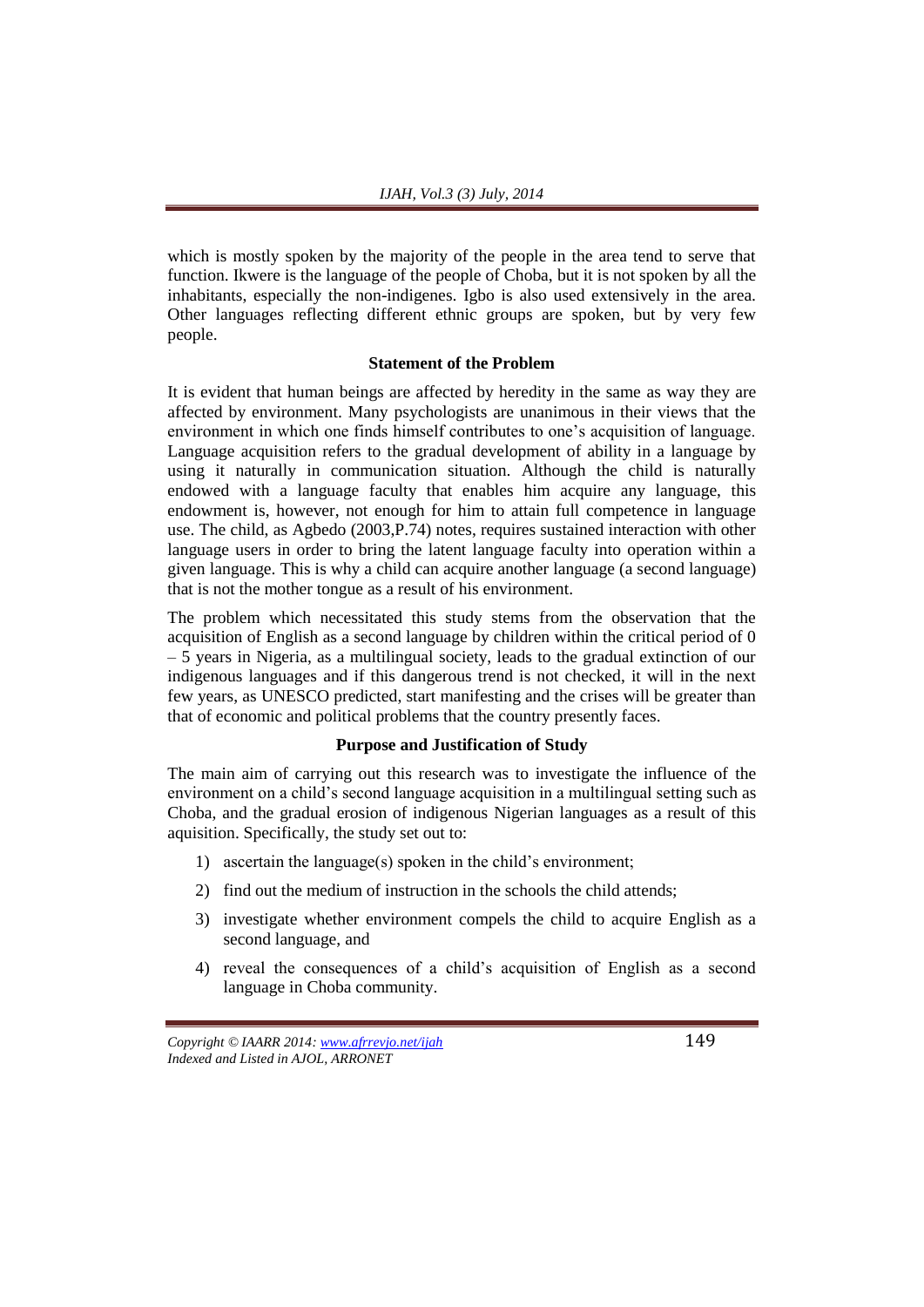Although this area of child language acquisition is not entirely new, this study is of relevance, considering the fact that the gradual extinction of Nigerian languages can be traced to the child's early acquisition of English and the attitude of Nigerian parents who do not encourage their children to acquire and speak their mother tongue(s) at home. This study will proffer solutions geared towards reviving our mother tongues.

From this study, parents would be made to know that they have a role to play in saving our indigenous languages from going into extinction by speaking their mother tongues to their children more often than English. Government and policy makers would benefit from this study and make haste to implement the stipulations of the National Policy on Education.

#### **Research Questions**

The following questions are designed to ensure an in-depth investigation of this study:

- 1) What languages are spoken in the child's environment?
- 2) What is the medium of instruction in the school the child attends?
- 3) Does the school environment compel the child to acquire English as a second language?
- 4) What are the consequences of a child acquiring English as a second language in Choba community?

#### **The Scope of Study**

This study covers only environmental factors such as the linguistic influence of the child's social environment, the peer group and most importantly the school environment and the future of indigenous languages. The study is also restricted to the following schools in Choba community:

- (a) Adventist Nursery/Primary School, Choba.
- (b) Brian Child Academy, Choba
- (c) Our Lady of Fatima Nursery/Primary School, Choba
- (d) Sampav Model School, Choba
- (e) University Demonstration Primary School, University of Port Harcourt, Choba.

*Copyright © IAARR 2014: www.afrrevjo.net/ijah* 150 *Indexed and Listed in AJOL, ARRONET*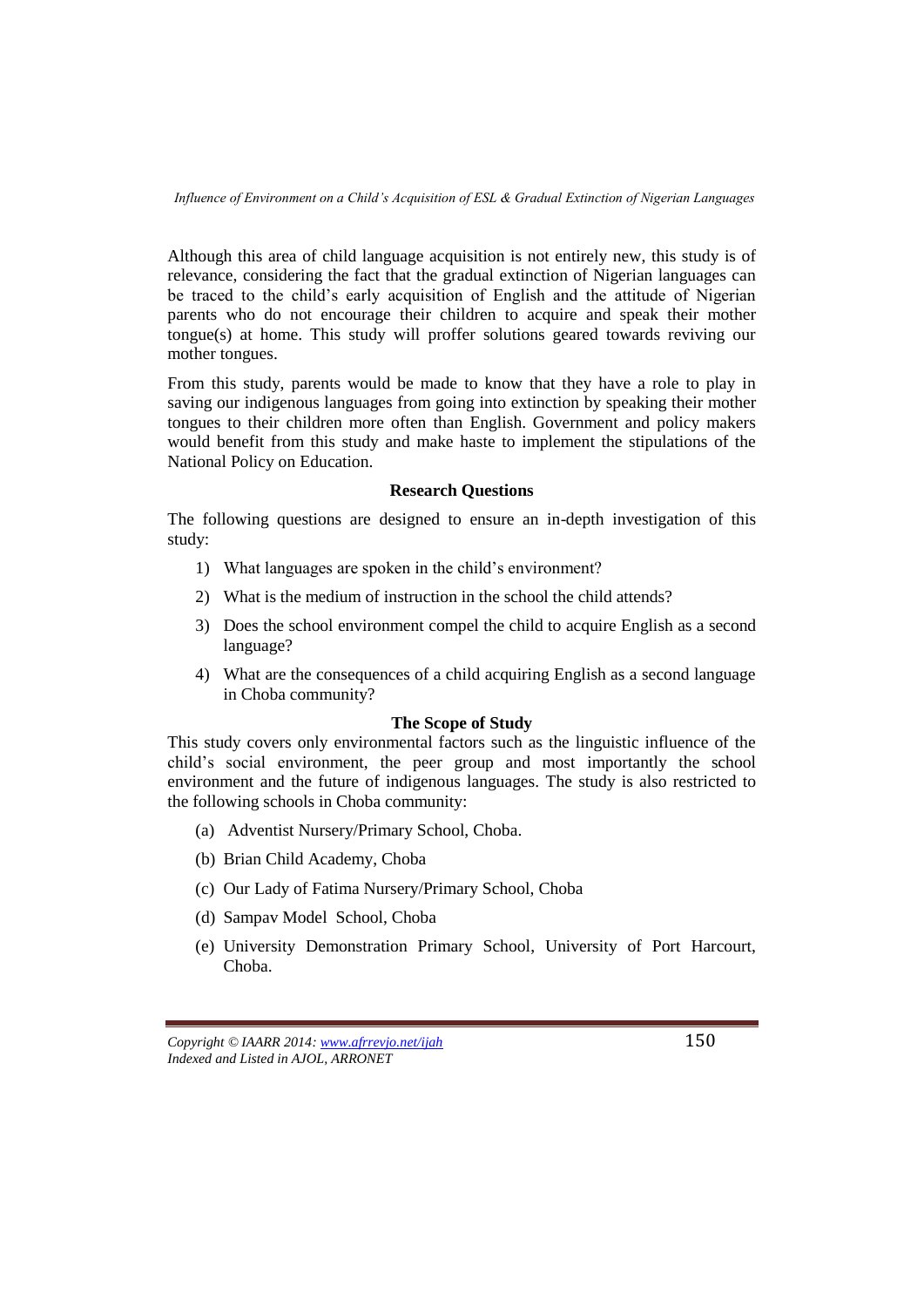Government-owned schools were excluded from this study because the children under study were in nursery and pre-nursery stages of education which government schools do not run as part of their educational system.

The children studied were those within the age range of  $3 - 5$  years. This period is a critical period for language acquisition. These children were, therefore, particularly chosen because they are in their critical years of infancy and early childhood when language acquisition takes place and because some of them already have English as a first language (e.i.they are bilingual).

## **Operational Definition of Terms**

In the course of carrying out this research, the researcher found it necessary to operationally define some key terms to avoid ambiguity. Hence, these definitions are solely for this study. These are as follows:

**Child:** An infant of between 3 and 5 years in pre-nursery or nursery school.

- **Environment:** The environment here includes the parents, the teacher, the school and the child's peer group. It also refers to the locality where the child finds himself and socializes.
- **First Language:** This refers to the mother tongue or the language the child acquired first in a community/home.
- **Influence:** The power to change the way someone thinks, acts or speaks.
- **Language Acquisition:** A process whereby a child naturally masters a language without necessarily learning it in the sense of receiving instruction.
- **Second Language:** This is the language a child learns after he has acquired his mother tongue or first language. A second language thrives in a multilingual community and it has an internal social function.

**Extinction:** Having no living speakers.

#### **Theoretical Framework**

The nature of this study made it necessary for the researcher to adopt Halliday's (1978) environmentalist and the Nativist theories. The environmentalist theory expresses the view that the specific properties of language are not innate in any child, but what a child does is to depend on the environment of the language it hears around him, together with the contexts in which it is uttered for the successful learning of the language. Although there are various theories of language acquisition such as Chomsky's popular and elegant theory of Language Acquisition Device which is sometimes abbreviated as LAD, Wilkins' (1974) mentalist theory, etc., which do not

*Copyright © IAARR 2014: www.afrrevjo.net/ijah* 151 *Indexed and Listed in AJOL, ARRONET*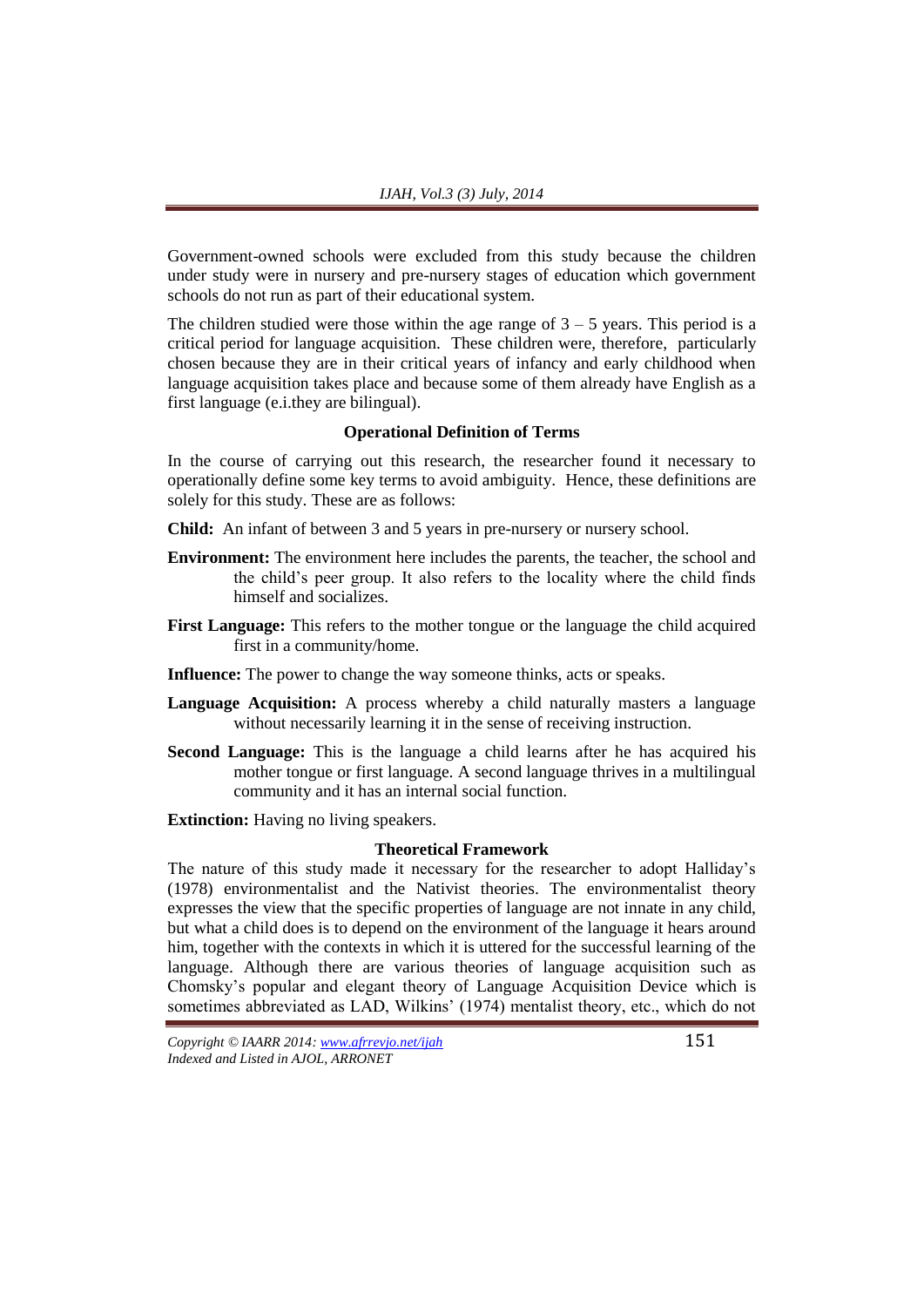relate directly to this present study in the way that Halliday's theory does, also have much bearing to this work. This study constitutes a specific case study of the provisions of the environmentalist theory which stipulates that the total environment provides the sort of stimulus for language acquisition, but it does not completely reject the innate factor, hence, Halliday's environmentalist theory and the Nativist theory were adopted as the theoretical bases of this work.

## **Empirical Review**

According to Agbedo (2003, P.74), the earliest recorded attempt at investigating language acquisition was the study carried out by a German biologist named Tiedermann in 1787. Other similar studies include those of Darwin (1877), Taine (1877) and Preyer (1882). Preyer's study, as Agbedo, also notes, made detailed dairy notes of the first three year development of the researcher's son and this falls within the period that Ingram (1989,P.7) calls the period of dairy studies. This was because the preferred data collection method during this period was the parental dairy in which parents followed their children's development; writing down each utterance, noting the pronunciation and apparent meaning.

Many studies have also been carried out to investigate the language abilities of children from different environments or settings. Dautsch (1963) provided evidence to show that children from a low socio-economic background have a linguistic experimental history that has restricted their language activity. A similar, but expensive research was also conducted by Rychman (1964) to establish that children from low-socio-economic background are handicapped in the general area of language ability.

Deese (1970) reviewed in Okoli (1990) notes that "the development of language in children is sensitive to the kind of environment in which they live", in that a child who lives under-institutionalized condition (such as those found in the hospitals and orphanages) during their critical years of infancy and early childhood are retarded in both linguistic and motor development.

## **Research Design**

In this study, the descriptive survey research design was adopted as it affords the researcher the opportunity to gather reliable information on the opinion of the population under study.

## **Research Population**

Choba is a large and old community within which the University of Port Harcourt, Nigeria is situated, and occupied not only the by the indigenes who speak the Ikwerre

*Copyright © IAARR 2014: www.afrrevjo.net/ijah* 152 *Indexed and Listed in AJOL, ARRONET*

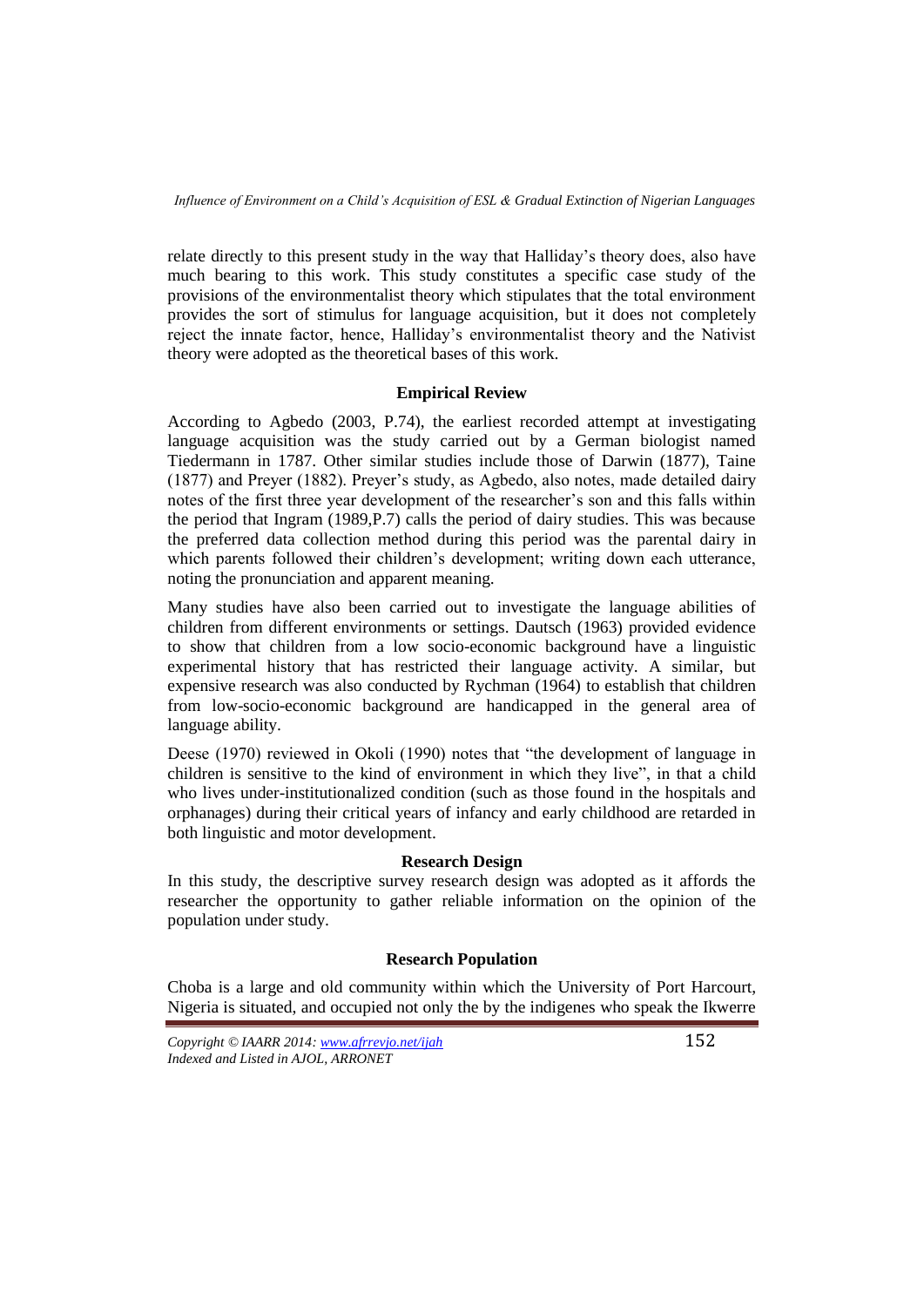language, but by people of diverse linguistic, cultural and religious backgrounds. Most tribes in Nigeria are represented in Choba. This study concentrated on prenursery and nursery school children of within the age range of  $3 - 5$  who already speak a first language. A total of 72 respondents form the population of the study. This number comprises parents of children under study and selected teachers in the schools that these children attend.

#### **Sample Size/Sampling Technique**

The sampling technique adopted for this study is the purposive sampling technique. This sampling technique was adopted because the researcher had to look for certain characteristics that must be represented. Using this technique, a sample size of 51 was drawn from the population.

#### **Procedure for Data Collection**

Thirteen families dwelling in Choba community were visited for the purpose of achieving the aims and objectives of this study. These families come from varying linguistic backgrounds and have children within the age range of between 3 and 5 years who were already in nursery schools. The researcher who visited these schools twice administered the questionnaire personally, interacted and observed the child with the teachers during interview sessions.

The first interview session was held on October 12, 2011 when the researcher visited the homes of the children and observed them as they interacted with their parents and at play with their peer group. In the children's homes, the researcher also conducted interview and copies of the questionnaire earlier distributed were retrieved.

## **Instrumentation/Data Collection**

The instruments for data collection used were two sets of questionnaire and interview schedule. Six structured/closed-ended questions and five unstructured/open-ended questions were designed for the respondents. Unstructured or open-ended questions were posed to elicit detailed information. This type of instrument is preferred in order to bring the researcher face-to-face with the interviewees or respondents. This method of data collection constituted the primary data. For the secondary data, relevant text books, unpublished project works, and journals were used to enrich the quality of the work.

#### **Subjects used in the Study**

The researcher worked with parents and teachers of thirteen children. Seven of them were boys, while six were girls, aged between 3 and 5 years. These children had started their formal education and were in pre-nursery and nursery schools respectively. They are normal language developing children and do not have any

*Copyright © IAARR 2014: www.afrrevjo.net/ijah* 153 *Indexed and Listed in AJOL, ARRONET*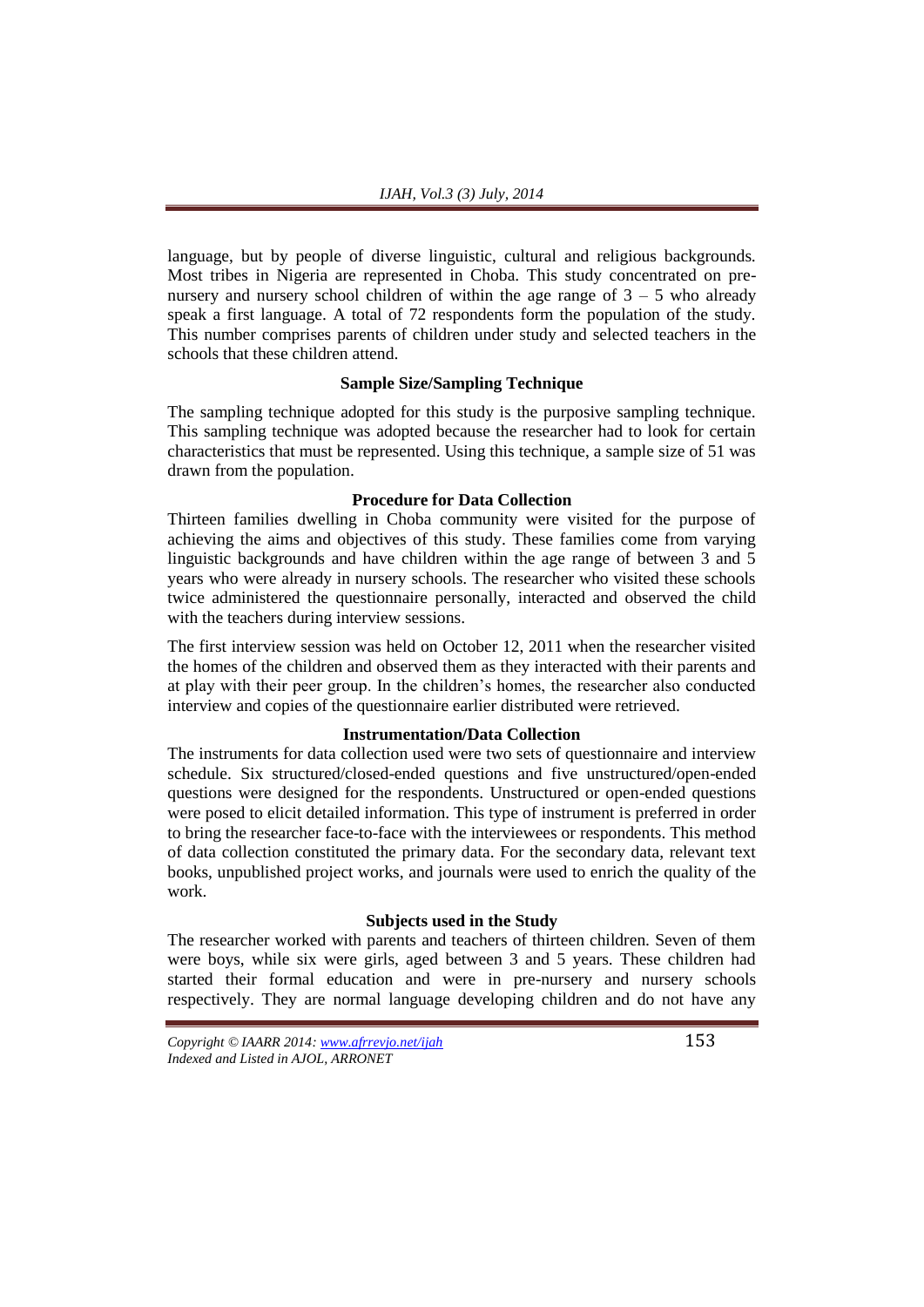apparent speech defect or abnormality. The children were all born in the Choba community.

Four of the Children: Ovunda, Chima, Oroma and Chubuchi are born of Ikwerre speakers. Four others are from Igbo speaking parents; Ngozi, Chijioke, Akuchi and Ogechi. Ali is born of Edo parents; two from Ibibio speaking parents: Eti and Effiong and two from Yoruba speaking parents, Kunle and Ayo.

## **Data Presentation and Analysis**

The collected data are presented on Tables and analysed using simple percentages. Two sets of questionnaire were distributed to different respondents. One set was designed specifically for teachers, while the other set was prepared for parents of the children under investigation. A total of 51 copies were given out to respondents for the purpose of collecting data. Twenty five copies were given to teachers, while twenty-six copies were distributed to parents who served as our respondents.

Out of a total of 51 copies of the questionnaire distributed, 46 were returned, but only 34 were properly filled. Hence, this analysis was based on the 34 copies that were properly filled and retrieved.

**Research Question One:** What language(s) is/are spoken in the child's environment?

This question which was directed to the respondents was answered using two questions from the questionnaire, as shown on Table 1 below:

| S/N          | <b>Question Item</b>      | No. of             | <b>Responses</b> |                | <b>Frequency of</b> |
|--------------|---------------------------|--------------------|------------------|----------------|---------------------|
|              |                           | <b>Respondents</b> | Language         | No.            | <b>Response</b>     |
| $\mathbf{1}$ | What is your mother       | 34                 | English          | <b>Nil</b>     | $0\%$               |
|              | tongue or first language? |                    | <b>Ikwerre</b>   | 8              | 24%                 |
|              |                           |                    | Igbo             | 10             | 29%                 |
|              |                           |                    | Ibibio           | 8              | 24%                 |
|              |                           |                    | Yoruba           | 6              | 17%                 |
|              |                           |                    | Edo              | 2              | 5%                  |
|              |                           |                    | <b>Total</b>     | 34             | 100%                |
| 2            | What language(s) do you   | 34                 | English          | 18             | 53%                 |
|              | speak to the child at     |                    | <b>Ikwerre</b>   | 4              | 12%                 |
|              | home?                     |                    | Igbo             | $\overline{2}$ | 6%                  |
|              |                           |                    | Ibibio           | 6              | 17%                 |
|              |                           |                    | Yoruba           | $\overline{2}$ | 6%                  |
|              |                           |                    | Edo              | 2              | 6%                  |
|              |                           |                    | <b>Total</b>     | 34             | 100%                |

**Table 1: The Languages Spoken in the child's Environment**

*Copyright © IAARR 2014: www.afrrevjo.net/ijah* 154 *Indexed and Listed in AJOL, ARRONET*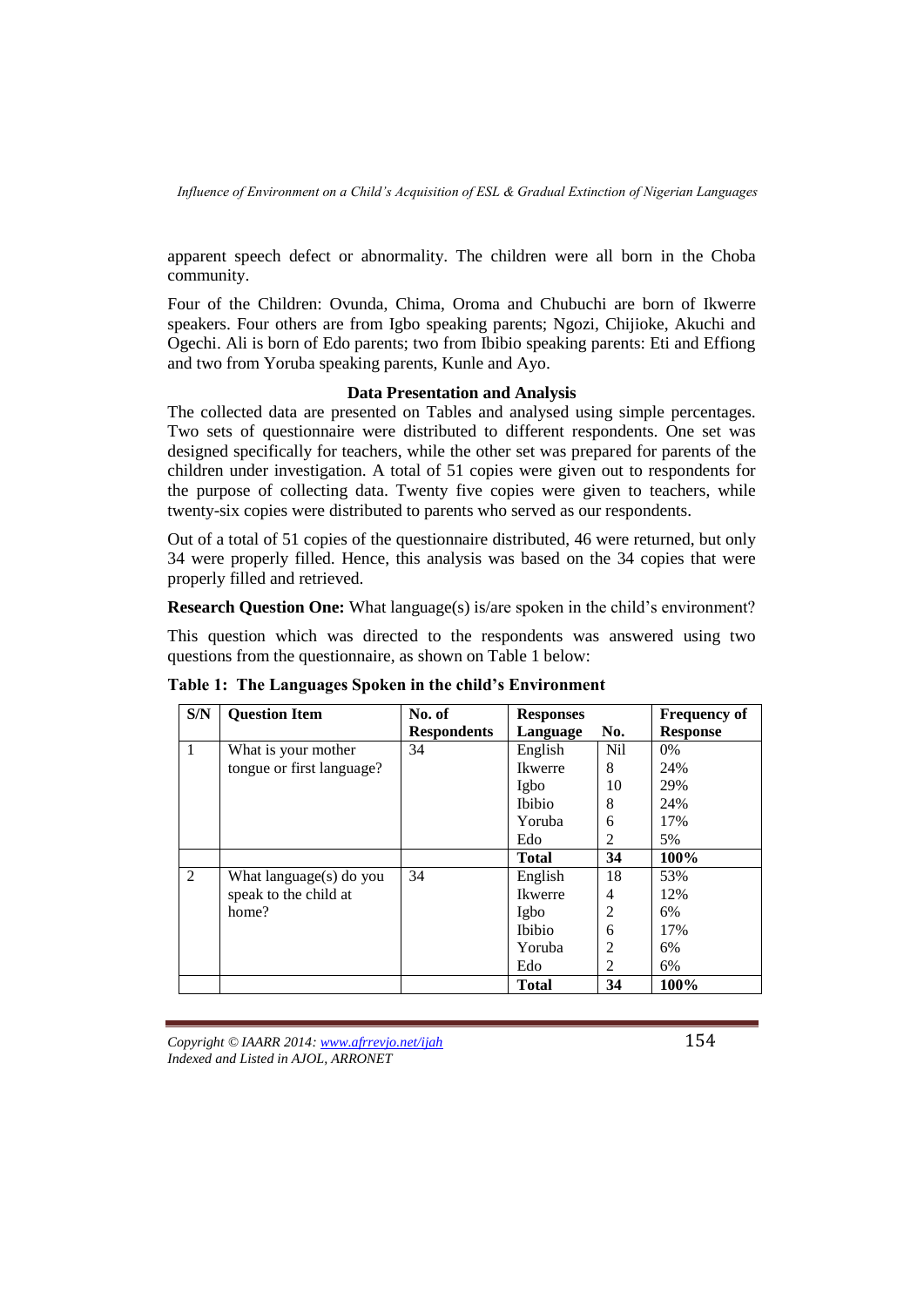Data collected showed that none of the children's parents has English as the mother tongue or first language. Eight of the respondents representing 24% speak Ikwerre as first language, 10 (or 29%) speak Igbo, 8 (or 24%) are Ibibio speakers, 6 (or 17%) have Yoruba as their first language, while 2 (or 6%) speak Edo.

For the second question, 18 (or 53%) of the respondents speak English to the children at home, 4 (or 12%) speak Ikwerre, 2 (or 6%) speak Igbo to their children, 6 (or 17%) speak Ibibio to their children, 2 (or 6%) speak Yoruba, while 2 (or 6%) speak Edo to the children at home.

This analysis reveals that different languages are spoken in the child's environment to reflect the multilingual nature of Choba community. The analysis by implication from the distribution when responses to question 1 are compared with those of question 2 also shows that most parents do not speak their mother tongues to their children from birth.

**Research Question 2:** What is the medium of instruction in the school the child attends?

In an attempt to answer this question, questions 3 and 4 of the questionnaire were used. The responses are shown on Table 2.

From the analysis of the first question on the table which is the 3rd question of the questionnaire, 29 respondents representing 85% were of the view that the child expresses his or herself in English in the class, 2 (6%) said it is Ikwerre that the child uses, while 3 (9%) claimed that it is Pidgin English that the child uses in expressing himself in the class. The second question on the Table which is question 4 on the questionnaire seek to find out the language the child uses when at play with his/her peer group, while the third question on the table sought to find out the language used as the medium of instruction in the child's school. From the table, 20 (59%) said it is English, 5 (15%) agreed that it is Ikwerre, 3 (9%) said it is Igbo, 2 (6%) answered that it is Ibibio, 3 (9%) claimed that it is Yoruba, only 1 (2%) said it is Edo, while 3 admitted that they use Pidgin English with their peer group at play.

*Copyright © IAARR 2014: www.afrrevjo.net/ijah* 155 *Indexed and Listed in AJOL, ARRONET*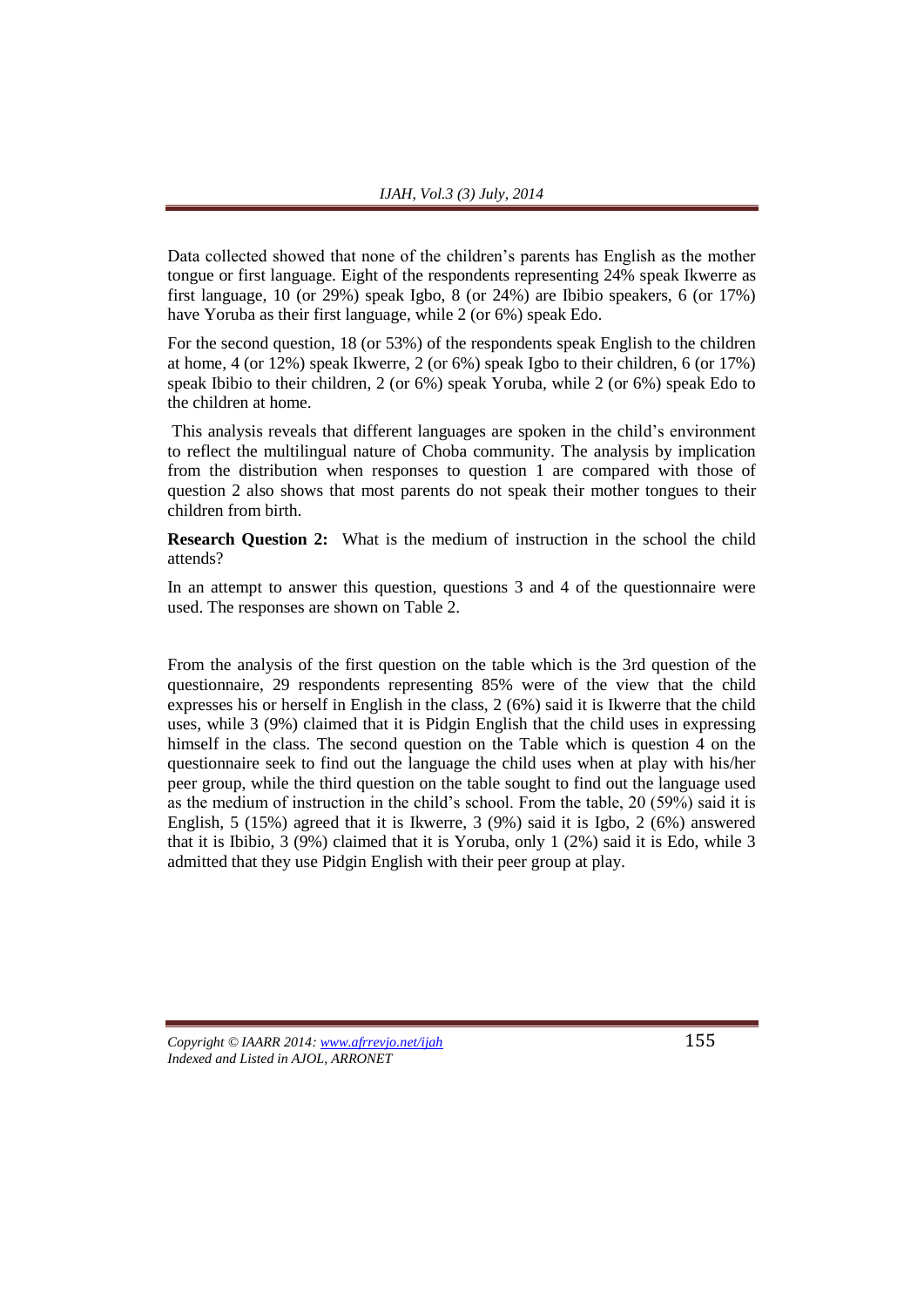| S/N            | <b>Question Item</b>    | No. of             | <b>Responses</b> |                | <b>Frequency of</b> |
|----------------|-------------------------|--------------------|------------------|----------------|---------------------|
|                |                         | <b>Respondents</b> | Language         | N <sub>0</sub> | response            |
| $\mathbf{1}$   | In what language does   | 34                 | English          | 29             | 85%                 |
|                | the child express       |                    | Ikwerre          | 2              | 6%                  |
|                | his/herself in class?   |                    | Igbo             |                | 0%                  |
|                |                         |                    | Ibibio           |                | $0\%$               |
|                |                         |                    | Yoruba           |                | $0\%$               |
|                |                         |                    | Edo              |                | $0\%$               |
|                |                         |                    | Others (e.g.     | 3              | 9%                  |
|                |                         |                    | Pidgin           |                |                     |
|                |                         |                    | English)         |                |                     |
|                |                         |                    | <b>Total</b>     | 34             | 100%                |
| $\overline{2}$ | What language does      | 34                 | English          | 20             | 59%                 |
|                | the child speak with    |                    | Ikwerre          | 5              | 15%                 |
|                | his/her play mates?     |                    | Igbo             | 3              | 9%                  |
|                |                         |                    | <b>Ibibio</b>    | $\overline{c}$ | 6%                  |
|                |                         |                    | Yoruba           | $\overline{3}$ | 9%                  |
|                |                         |                    | Edo              | 1              | 2%                  |
|                |                         |                    | Others           |                |                     |
|                |                         |                    | (Pidgin)         | 3              | 9%                  |
|                |                         |                    |                  |                |                     |
| 3              | In what language is the | 34                 | English          | 34             | 100%                |
|                | child taught in school? |                    |                  |                |                     |
|                |                         |                    | <b>Total</b>     | 34             | 100%                |

**Table 2: The Language of Instruction in the Child's School**

It is clear from this analysis that the majority of the children express themselves in English both in the class and at play and that English is the medium of instruction in the nation even though the National Policy on Education stipulates that the child's mother tongue or the language of immediate environment should be used in the child's early years in school.

**Research Question 3:** Does the school Environment encourage the child to acquire English as a second language?

This research question was answered using questions 5 and 6 of the questionnaire, as presented below:

*Copyright © IAARR 2014: www.afrrevjo.net/ijah* 156 *Indexed and Listed in AJOL, ARRONET*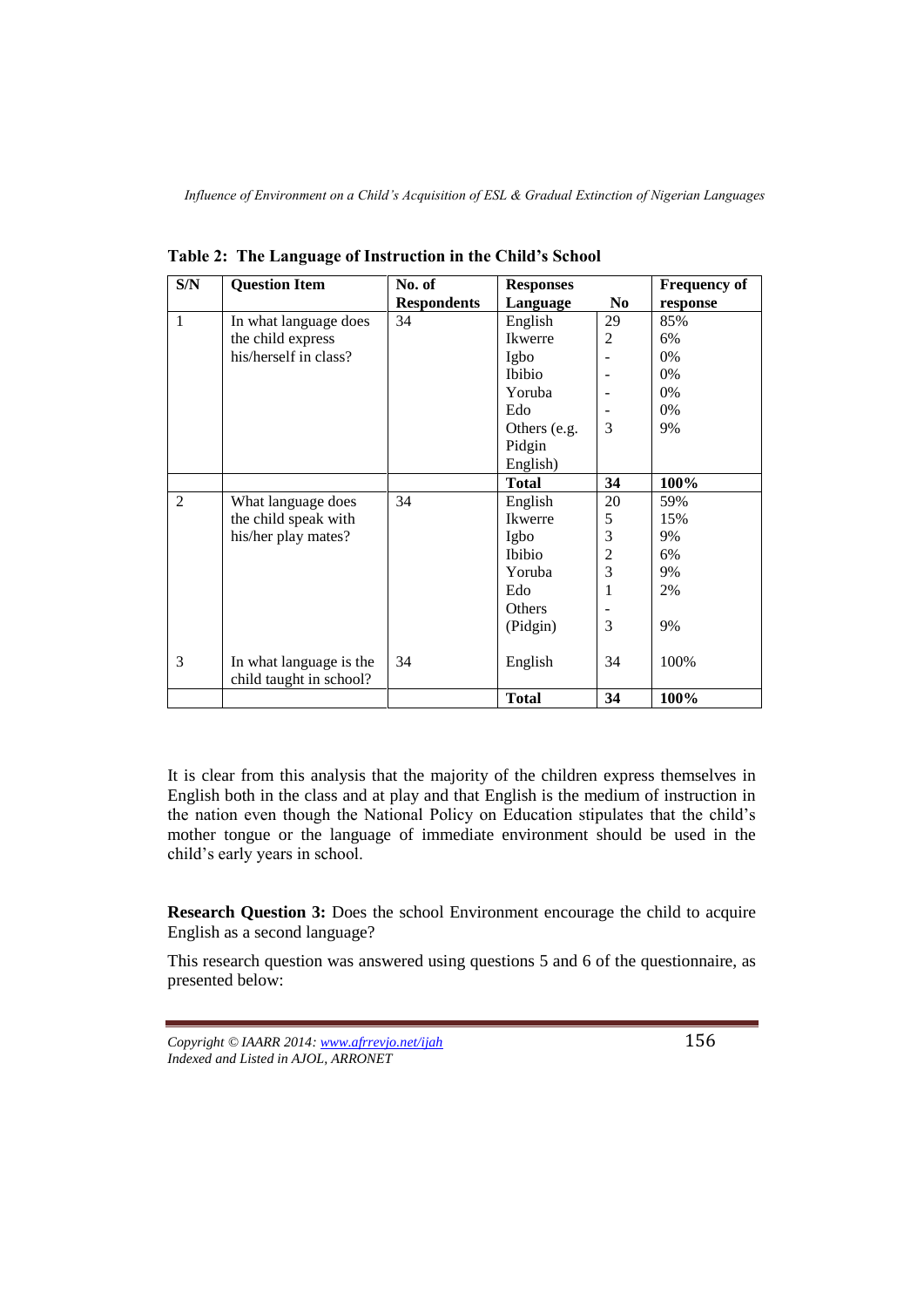| S/N | <b>Question Item</b>     | No. of             | <b>Responses</b> |                | <b>Frequency</b> |
|-----|--------------------------|--------------------|------------------|----------------|------------------|
|     |                          | <b>Respondents</b> | Language         | N <sub>0</sub> | of response      |
|     | What language do you     | 34                 | English          | 25             | 74%              |
|     | think the child acquired |                    | Ikwerre          | 5              | 15%              |
|     | due to the influence of  |                    | Igbo             |                | $0\%$            |
|     | Environment?             |                    | Ibibio           |                | 0%               |
|     |                          |                    | Yoruba           |                | 0%               |
|     |                          |                    | Edo              |                | $0\%$            |
|     |                          |                    | Others           |                |                  |
|     |                          |                    | (Pidgin)         | 4              | 11%              |
|     |                          |                    | <b>Total</b>     | 34             | 100%             |

**Table 3: School Environment's Influence on a child's Acquisition of English**

Table 3 contains one of the questions meant to give answers to research question 3. Out of 34 respondents, 25 representing 74% think that it is English that the child acquired due to the influence of the environment. Five (or 15%) of the respondents agreed that Ikwerre is what influences the child's second language acquisition, while 4 (11%) believed that other languages such as Nigeria Pidgin English has its influence on the child's second language acquisition.

**Research Question 4:** What are the likely consequences of a child acquiring English as a second language in the Choba community?

To answer this research question, a number of options meant to answer the question were presented. The analysis of the responses is displayed on the Table below:

**Table 4: Consequences of Acquiring English as second language**

| <b>Options</b>                                                             | <b>Frequency</b>            | <b>Percentage</b> |
|----------------------------------------------------------------------------|-----------------------------|-------------------|
| Negative attitude towards the indigenous<br>languages                      | 8                           | 24%               |
| Inability to speak or express oneself in the<br>indigenous languages.      | 6                           | 17%               |
| Inadequate use of the indigenous language in<br>school, especially at play | $\mathcal{D}_{\mathcal{L}}$ | 6%                |
| Gradual death of the indigenous languages.                                 | 18                          | 53%               |
| Total                                                                      | 34                          | 100%              |

*Copyright © IAARR 2014: www.afrrevjo.net/ijah* 157 *Indexed and Listed in AJOL, ARRONET*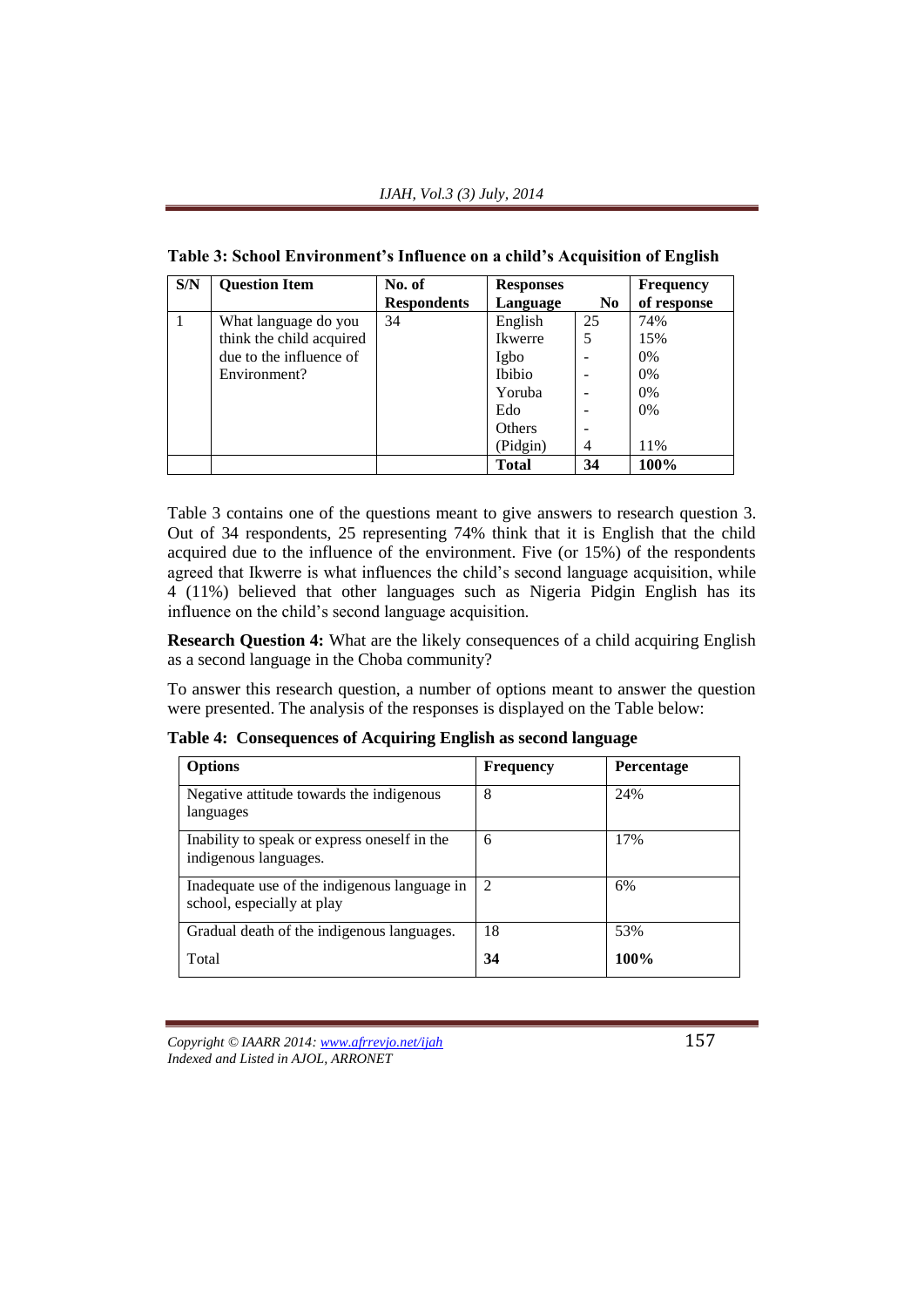From Table 4 above, the majority of the respondents, i.e., 18 representing 53% were of the view that a child's early acquisition of English can lead to gradual death of the mother tongue. Two (or 6%) feel that it will not be used adequately in schools, six (or 17%) expressed the view that the child will not be able to speak the language as a native speaker, while 8 (24%) said the child will develop negative attitude towards the mother tongue.

All these point to the fact that the consequences of acquiring English as a second language are grave and could lead to the death of our indigenous languages.

## **Discussion of Findings**

The interview was targeted at parents and teachers of the children under study. The researcher chose this group of people because parents especially, mothers have special roles they play in a child's language acquisition. The mother is the closest to the child in the home. In the same vein, the teacher is the closest to the child in the school environment as he responds to the immediate needs of the child.

The researcher employed the use of interview schedule which contained six questions. When asked the language spoken in the child's environment, the interviewee (parents from Ikwerre) in particular, responded that Choba is not a homogenous speech community. It is for this reason that English is mostly directed to the child, in addition to the mother tongue. When asked why the choice of English at home, the interviewee pointed out that as a multilingual setting, it is necessary to introduce English as a first language in order to enable the child interact with his/her peer group that came from diverse ethnic and linguistic groups, and to also be integrated into the University community. To do this, according to the parents, they had to start as early as possible to introduce the English language at home and use the mother tongue alongside it. It was also gathered that the parents of these children speak their various mother tongues at home, but prefer to speak English to the child for the purpose of integration into the society.

On the question of which of the languages the child expresses his or herself, some of the interviewees answered that the child uses English outside the home, but in the home, he responds to the language directed to him which in most cases is English and in rare cases, the mother tongue.

From the teachers, it was gathered that the medium of instruction in the schools investigated is English since English is the language of instruction in Nigeria. They emphasized that no other language (vernacular) is allowed in school and that if any teacher for any reason uses another language, it is not official. According to the teachers, since it is only English that is permitted, the child is encouraged to acquire it

*Copyright © IAARR 2014: www.afrrevjo.net/ijah* 158 *Indexed and Listed in AJOL, ARRONET*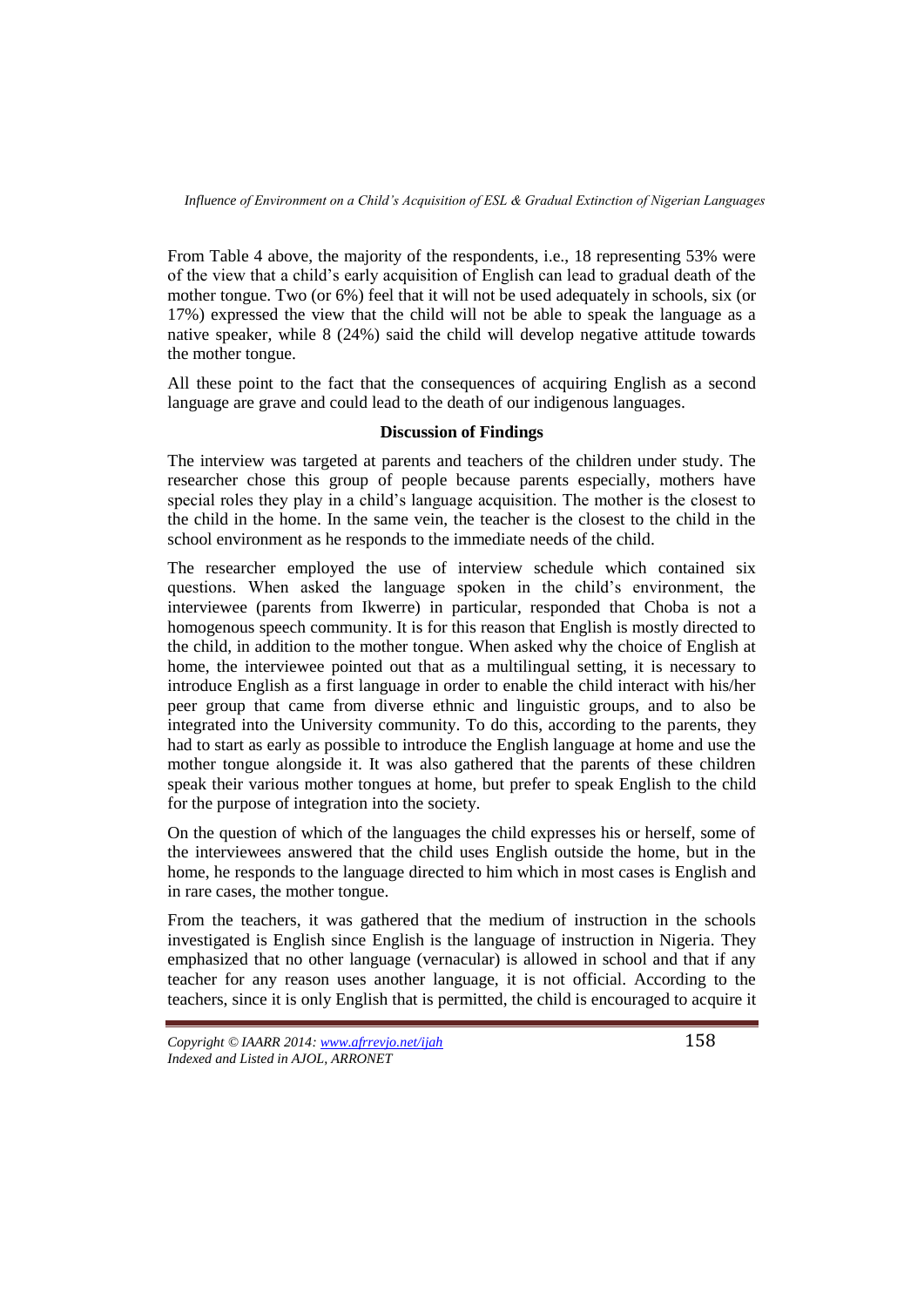early. The teachers pointed out that it is only in very few cases that the child unconsciously uses his/her mother tongue in class or at play. The interviewees also agreed that it is the environment in which the child finds himself that influences his acquisition of English as a second language, and in this case, it is the home and school environments.

From this analysis, it is evident that Nigerian indigenous languages are at the risk of dying. Our children are not encouraged by their parents to speak their mother tongues. This finding agrees with Ohiri–Aniche's (2004) statement that Nigerian children are no longer competent in their indigenous languages, but often reply in English when spoken to in their indigenous languages.

## **Observations and Summary**

This study which sought to find out the influence of environment in the child's second language acquisition and the gradual extinction of indigenous languages was based on Halliday's theory which postulates that the environment is a strong influence in a child's second language acquisition. Choba community which is a highly multilingual setting constituted the area of study. Many languages, as we observed, are spoken in Choba community for the reason that people from all parts of Nigeria are in Choba because the University of Port Harcourt is situated in this community. Therefore, the population of this community is such that we have people from different ethnic and linguistic backgrounds who speak varying languages. The result of this is that English becomes the lingua franca. This is because we have a lot of educated people dwelling in Choba. In churches, for example, services are conducted in a common language which is English. The implication is that a child growing up in this community who already possesses a mother tongue or first language at home is influenced by the language spoken in the environment which is the language of communication in the community, which in this case is English.

We purposely selected the children for this study to include those who already speak a first language before entering into pre-nursery or nursery schools where English is the medium of community. From our observations, also, these children under study who have playmates belonging to different linguistic backgrounds had no option than to forcefully acquire another language in order to interact with them. This other language is English which to the children is a second language. English is also the medium of instruction in the school the child attends and it is used in other social functions and in religious activities. It was also found out that the child whose parents are not so much educated acquire English in school and from playmates both at home and in school, but their parents normally speak Nigerian Pidgin English or mother tongue to them. This group of children was very few. One of them, *Ovunda*, an

*Copyright © IAARR 2014: www.afrrevjo.net/ijah* 159 *Indexed and Listed in AJOL, ARRONET*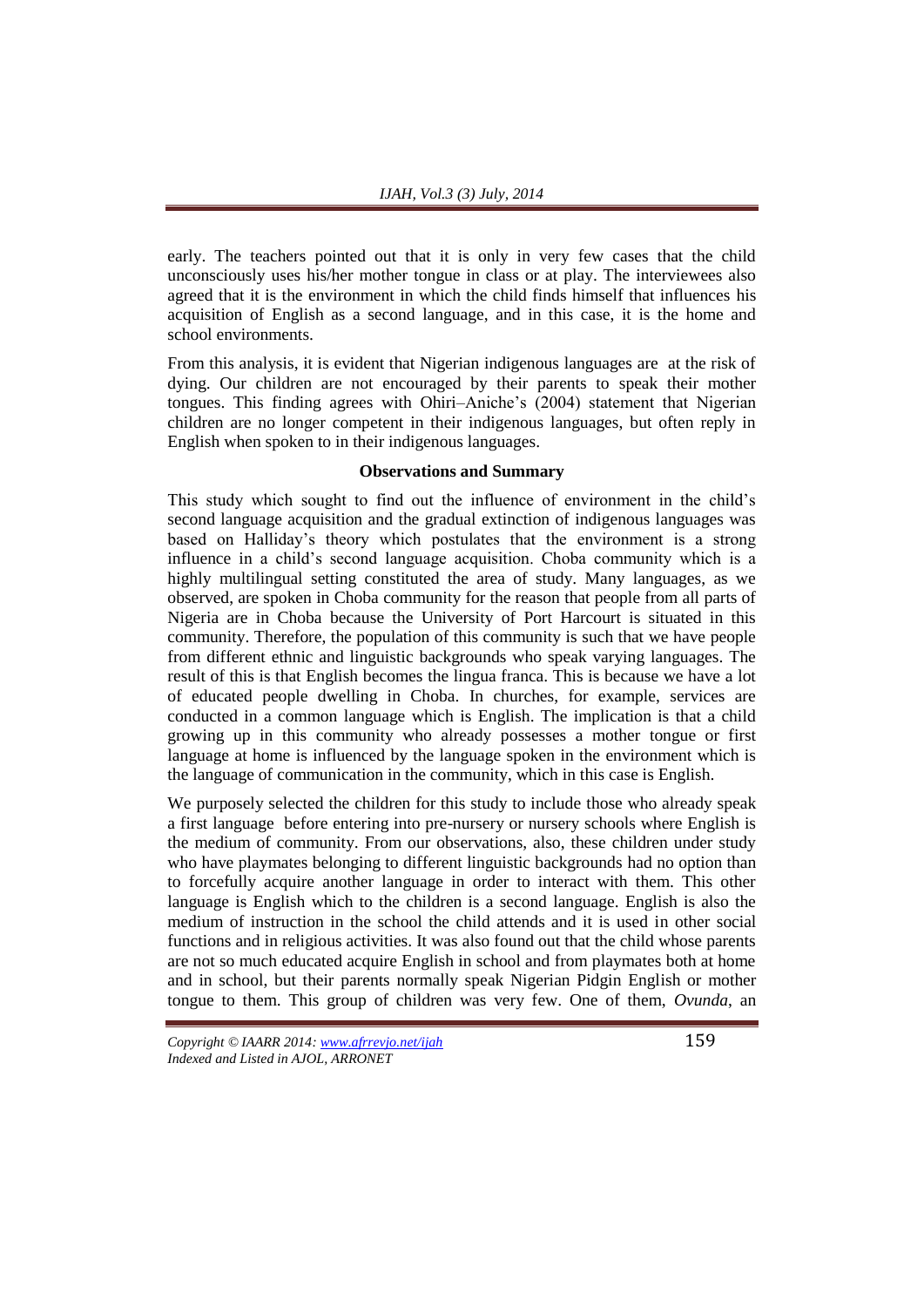Ikwerre speaker, according to the teacher, had to take three months to start speaking Standard English in class. In the process of acquiring English as a second language, the teacher observed cases of code–mixing in *Ovunda's* speech, as can be seen from the following sentences by *Ovunda* when he was first brought to the school. But, according to the teacher, O*vunda* after a while picked up and started speaking good English.

- (1) This is *Ochuchu* 'This is a hen'
- (2) Book in *oro* 'Book in the house'

Children such as *Ovunda* endeavoured to use English with all the imperfections while in school and at play. For the other group of children whose parents are highly educated and who already speak English at home as their first language along with their mother tongues, acquiring English as a second language was with ease. English was only reinforced in the school environment where it is the medium of communication.

In the schools used for this study, it was discovered that there are regulations forbidding the use of indigenous languages. In other words, English is enforced. At home, parents are also forced to speak English to the children to enable them communicate outside the home. The result of all these is the gradual acquisition of English as a second language which is made possible by influence of the environment the child finds his/herself leading to the extinction of Nigerian languages.

This study, therefore, concluded that the child's social environment is a very significant factor in the process of language acquisition and that the child's mother tongue or language of immediate environment is threatened and at the verge of dying owing to the early acquisition of English as a second language

### **References**

Agbedo, C. U. (2003). *Language and mind*. Nsukka: ACE Resources Consult.

Aikawa, N. (2001). (UNESCO's Programme on languages. In: *Conference handbook on endangered languages of the Pacific* Rm. Osaka: Endangered languages of the Pacific Project, Pp 13 – 14.

Chomsky, N. (1957). *Review of B.F. Skinner's verbal behaviour*. Reprinted in Readings in the Psychology of Language. Englewood Cliffs: Prentice Hall.

Chomsky, N. (1957). *Syntactic structures*, The Hague: Mouton.

*Copyright © IAARR 2014: www.afrrevjo.net/ijah* 160 *Indexed and Listed in AJOL, ARRONET*